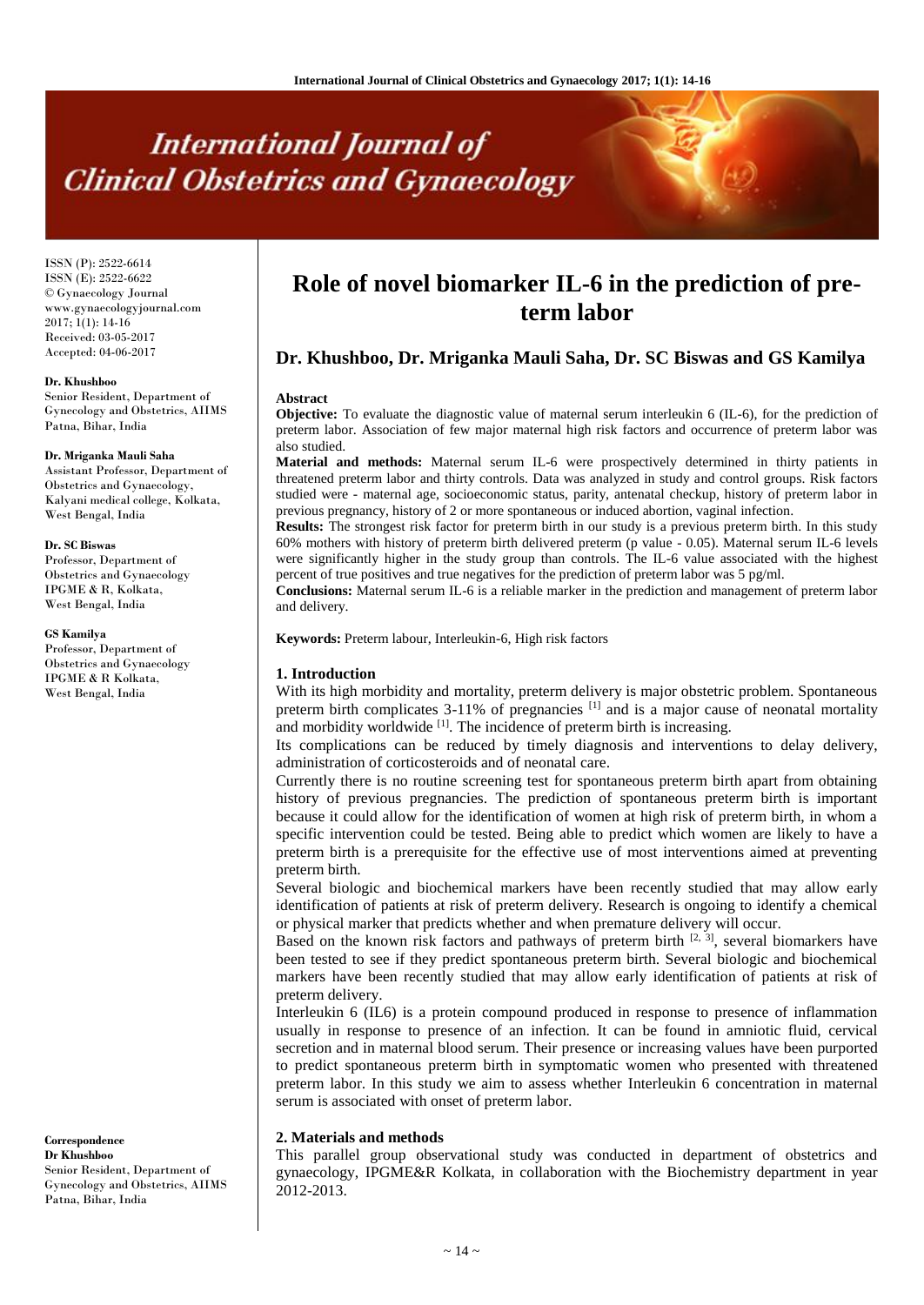The study population consisted with of 60 pregnant women with Singleton pregnancy with gestational age 28-37 weeks with no associated medical or surgical illness. These 60 women contained two groups, Group I- Threatened preterm labor cases having regular uterine contraction (at least once every 10 min), spontaneous in onset with no evidence of cervical change (n=30). Group II- Gestational age matched controls not in labor (n=30) were taken from OPD.

All the women in the study were asked for risk factors. Risk factor noted in the study were– Age, Parity, Socioeconomic status, history of regular antenatal checkup during pregnancy – booked (at least two antenatal visits) or unbooked (no antenatal checkup), previous h/o preterm labor, therapeutic abortion (bleeding in first trimester) or spontaneous abortion.

Serum interlukin-6 was measured by sensitive ELISA in biochemistry department. Any medication received by the patient noted.

Finally all patients followed up closely throughout pregnancy and pregnancy outcome noted. Admission delivery interval noted in threatened preterm labor cases who delivered preterm. Mode of delivery & delivery events were noted.

Annova f test was used for calculation.

#### **3. Results**

There was no significant difference in demographic profile of study population. Mean age in both groups were comparable;  $27.33\pm4.428$  years for cases versus  $26.07\pm4.299$  years for controls  $(p=0.266)$ . Mean BMI in both the groups did not show any significant difference. Maximum incidence of preterm labor is in the age group of 25-29 years.

Mean GA at diagnosis in both the groups was 227 days ranging from 196 days to 252 days.

Among 30 cases with threatened preterm labour 12 (40 %) delivered preterm and rest were continued till term, while among 30 controls 20% delivered preterm(table1). Among all risk factor studied, history of preterm labor in previous pregnancy was most strongly associated with its recurrence.

**Table 1:** Relationship of history of preterm birth with preterm labor

|                      | <b>NO H/O PTB</b> | $H/O$ $PTB$  |
|----------------------|-------------------|--------------|
| <b>Term delivery</b> | 38(90.48%)        | $4(9.52\%)$  |
| Delivered preterm    | 12(66.67%)        | $6(33.33\%)$ |
|                      | $p$ value $0.05$  |              |

6 out of 10 mothers with h/o preterm labor delivered preterm which is a significant data (p value 0.05). Out of 18 cases, who delivered preterm, 12 (66.6%) were multigravida (44.4% 3rd gravida and 22.22% 4<sup>th</sup> gravida or more). This shows high incidence of preterm labor in multigravida.

Among 18 preterm deliveries, 11 (61.11%) mothers had history of 2 or more spontaneous or induced abortion.

All the mothers were examined for evidence of abnormal genital tract colonization, and no statistically significant association was found between the presence of pathogens in vaginal swab culture and preterm labor.

No statistically significant association was found between, antenatal check-up, socioeconomic status and preterm labor (p value  $> 0.05$ )



**Table 2:** Relationship of high risk factors with pre-term labour

In our study there was a significant difference in mean serum interleukin-6 in mothers who delivered preterm (6.12 pm/ml) compared to those who delivered at term (3.11pgm/ml) (p value 0.003).

Mean admission to delivery interval in those who delivered preterm was 3.69 days.

Taking a cut off value of serum IL-6> 5pg/ml; out of 13 mothers with raised serum IL-6 level, preterm delivery occurred in nine mothers (table 3). Sensitivity of raised serum IL-6 for predicting preterm labor is poor- 50% in the study which means only 50% of preterm antenatal cases screened by the test with serum IL-6> 5 pg/ml will deliver preterm (true positive), but decreased serum IL- $6 < 5$  pg/ml is found to be very specific for ruling out the possibility of preterm labor with specificity of 90% i.e. the mothers with serum IL-6<5pg/ml 90% did not deliver preterm. Positive predictive value is found to be low 69.2% but Negative predictive value of 80.8% is found in the study.

**Table 3:** Relationship of in interleukin and delivery

| <b>Test result</b>  | <b>Preterm delivery</b> | <b>Term delivery</b> | <b>Total</b> |
|---------------------|-------------------------|----------------------|--------------|
| S. IL-6 $>$ 5 pg/ml | (a)                     | (h)                  |              |
| S IL-6 $<$ 5 pg/ml  | (c)                     | 38 (d)               |              |
| TOTAL.              |                         |                      | hU           |